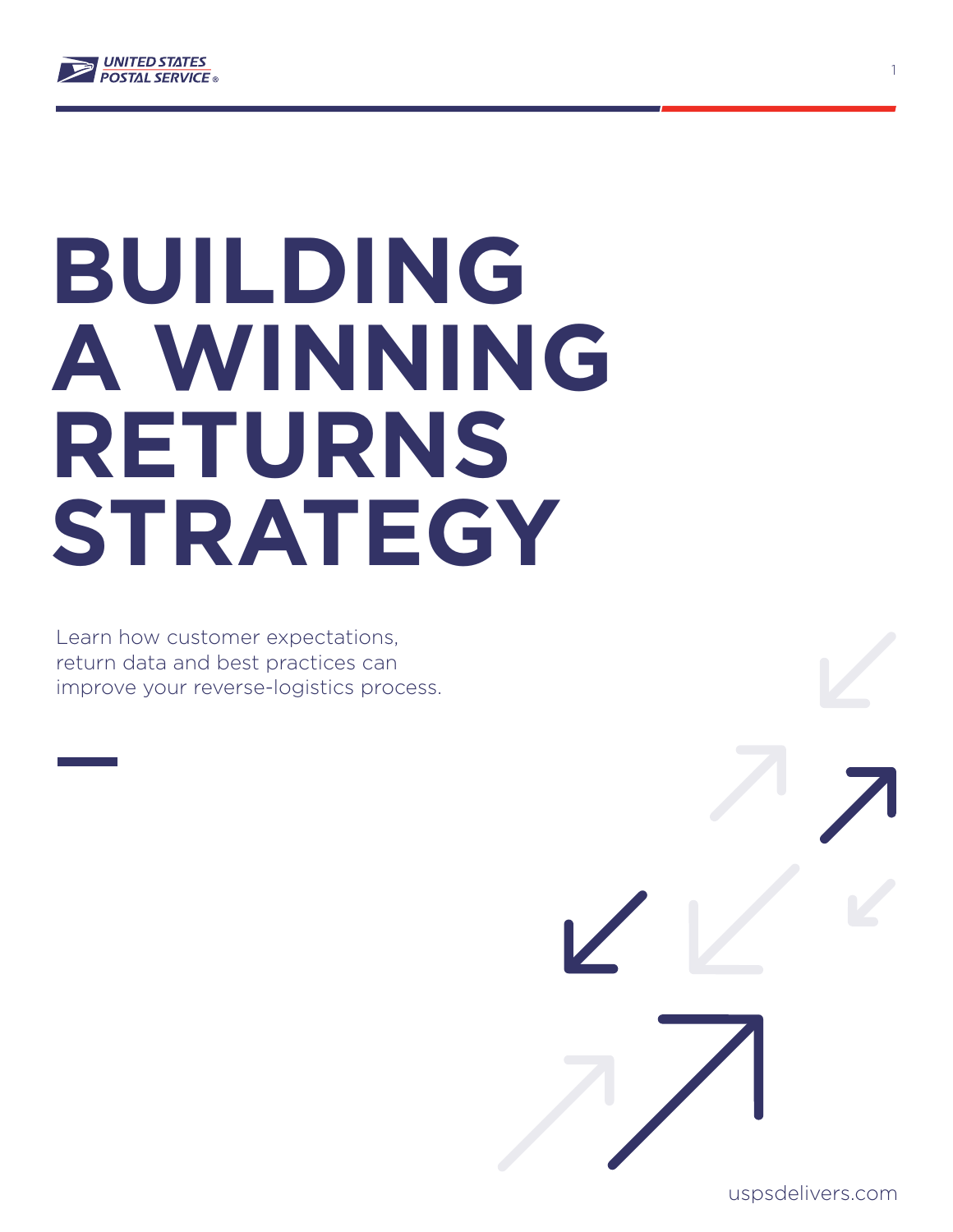

**Returns can be a complex challenge for many e-commerce businesses they're also an opportunity for growth.**

With a clear, efficient return policy and process, companies can meet consumer needs, prevent abandoned shopping carts, and ultimately help their bottom line.

Understanding and answering consumer expectations is instrumental to building a successful return process. Read on to learn what consumers want from returns, the best practices an e-commerce retailer can implement, and how leveraging data can optimize the process as a whole.

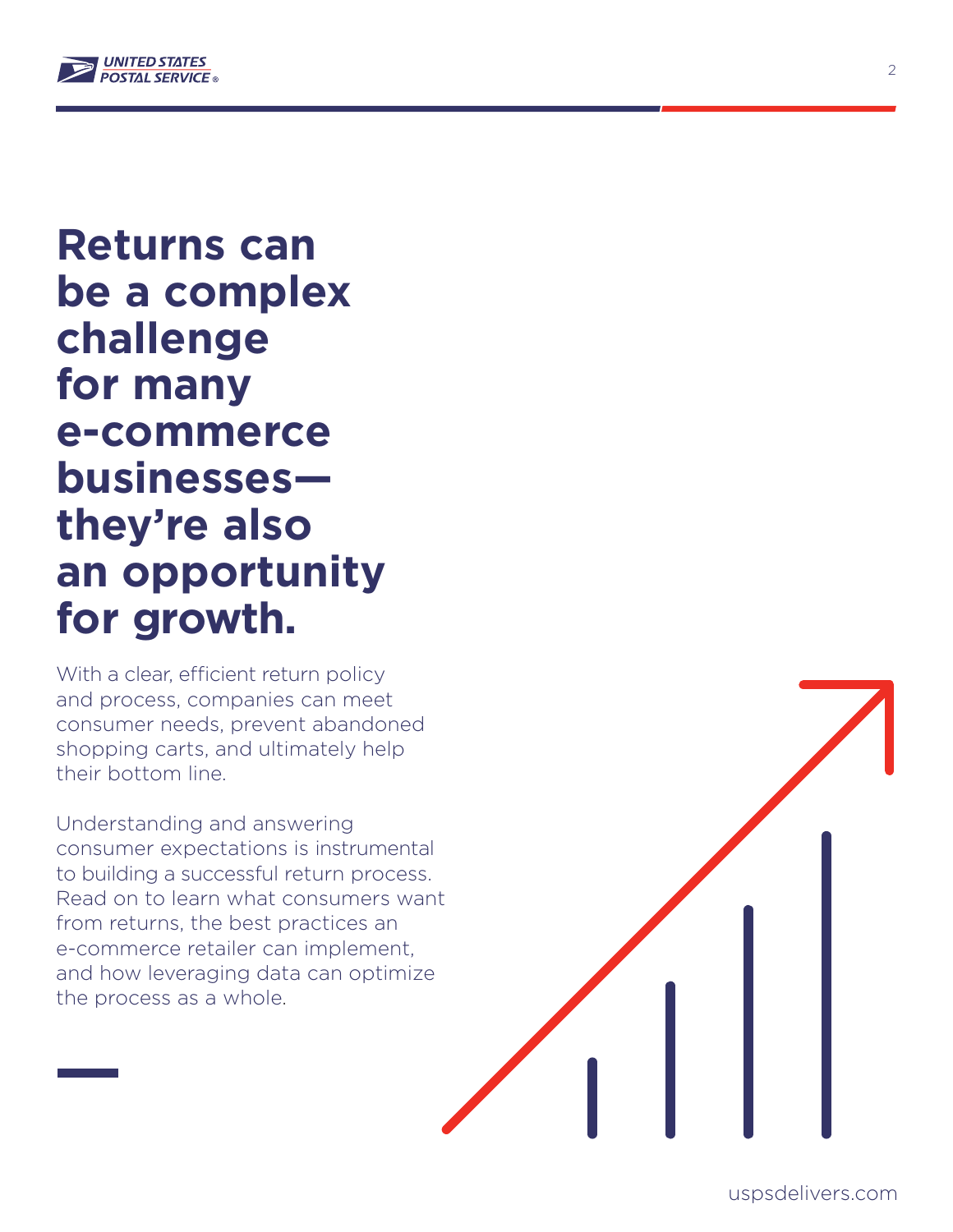

## **INSIDE THE MIND OF THE CONSUMER**

**Simply put:** customers want easy returns. Answering their return needs is a critical aspect of a brand's customer experience. And they know it.



**of consumers will make a purchase if the return process is easy.** 

#### **Only**

**10% 3**

**say a return policy isn't important to them.** 

**<sup>1</sup>**Khalid Saleh, "E-commerce Product Return Rate – Statistics and Trends [Infographic],[" Invesp,](http://www.invespcro.com/blog/ecommerce-product-return-rate-statistics) April 5, 2016.

- **<sup>2</sup>**Note: This statistic is based on a survey or projections.
- <sup>3</sup> "2016 Holiday Survey: Ringing in the Retail,[" Deloitte LLP.](http://www2.deloitte.com/content/dam/Deloitte/us/Documents/consumer-business/us-consumer-business-2016-holiday-survey-results.pdf)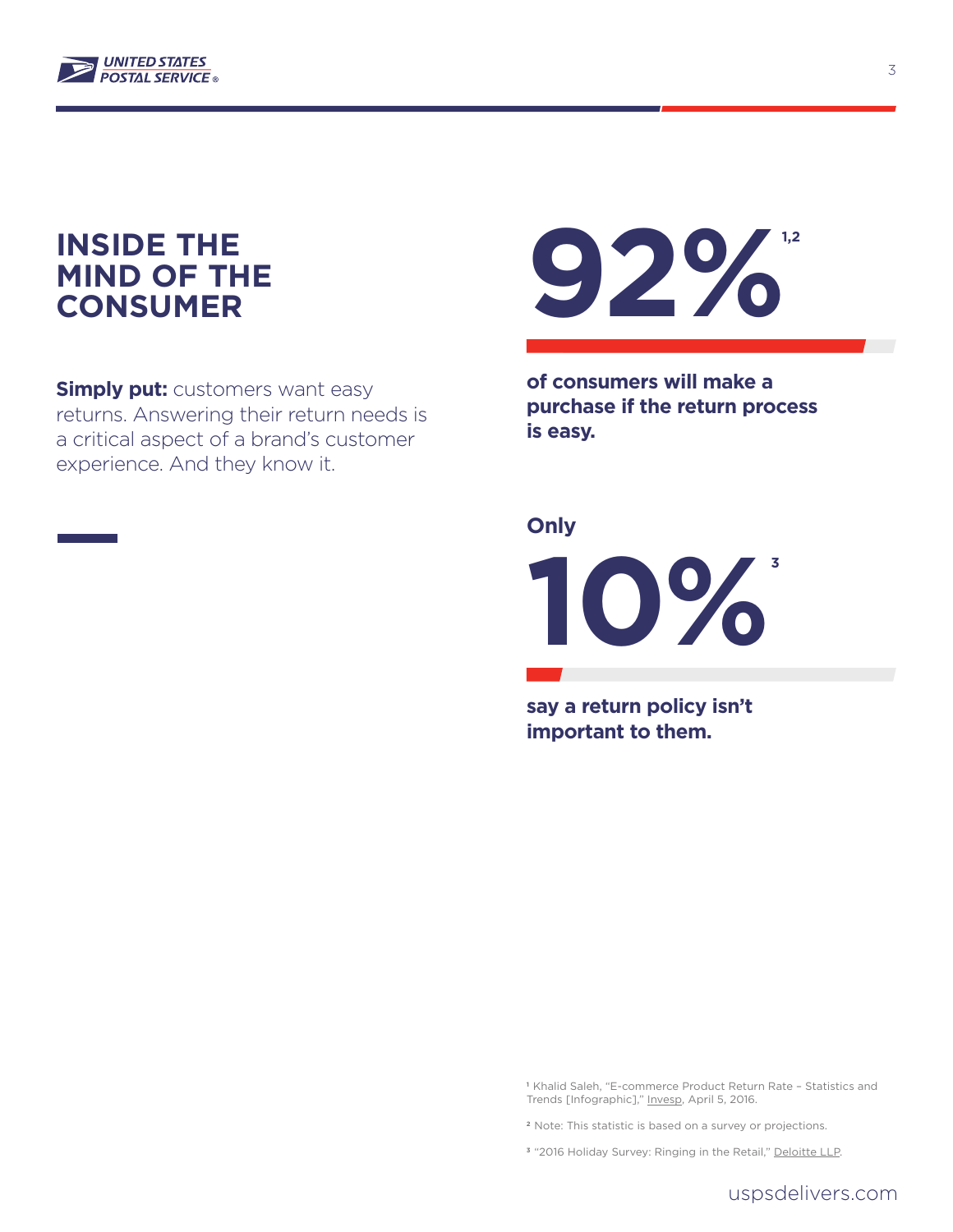

## **ONLINE SHOPPERS PREFERRED:**

| <b>Free online returns:</b>                                   | 82% |
|---------------------------------------------------------------|-----|
| Ability to return products bought online at a physical store: | 69% |
| Refund options other than store/site credit:                  | 61% |
| Longer return window:                                         | 54% |
| <b>Return policy is not important:</b>                        |     |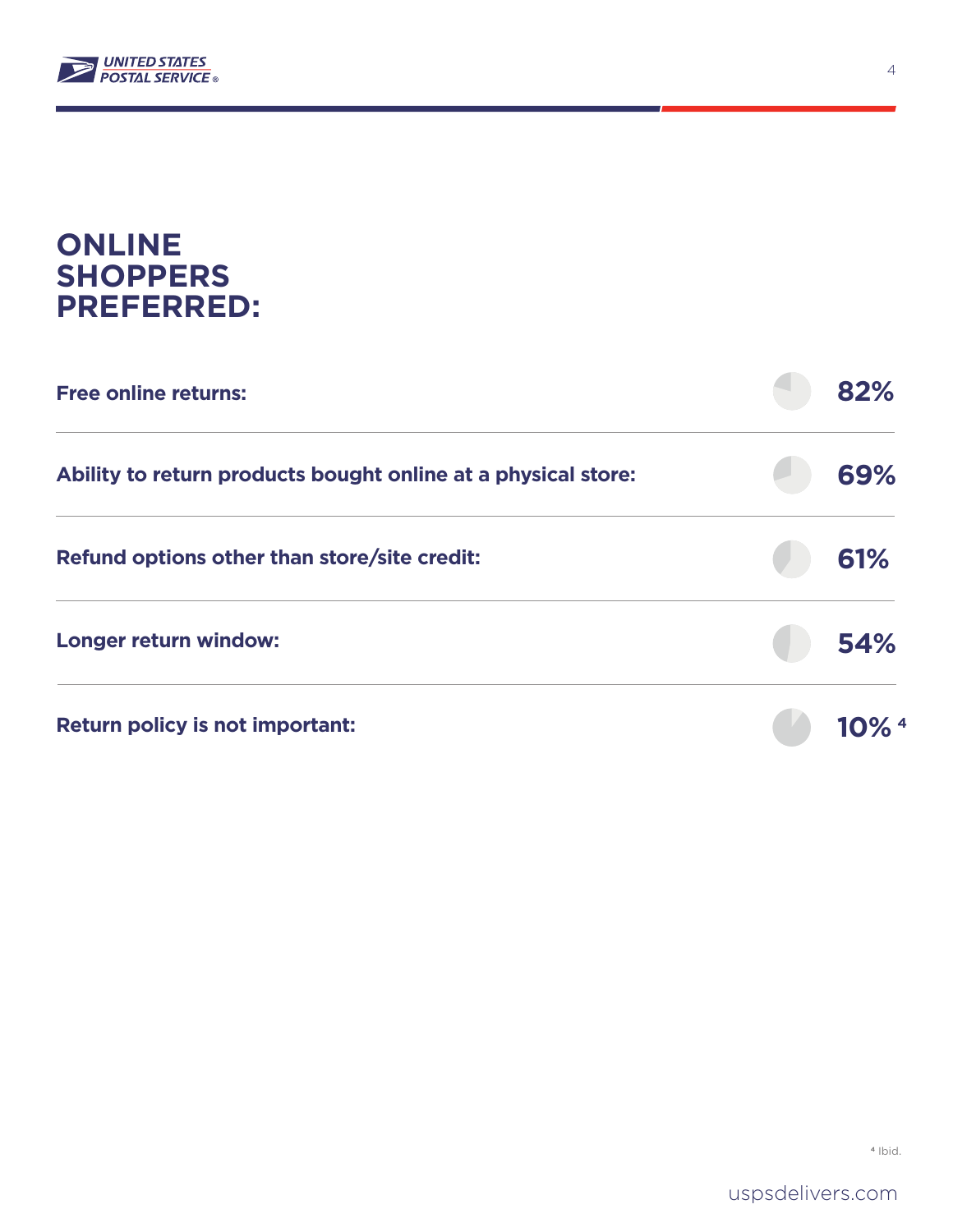

**Online shoppers were also apt to note that an effective, easy return process improved their experience with the brand.** 



of women and men 65 and older said offering an easy return process would improve the shopping experience for Internet users.

**55% 6**

of women 18–34 vs. 40% of men 18–34 said offering an easy return process would improve the shopping experience for Internet users.

**<sup>5</sup>** Daniel Burstein, "E-commerce Chart : How Millennials and Baby Boomers want you to improve the shopping experience,'  [Marketing Sherpa, J](https://www.marketingsherpa.com/article/chart/millennials-baby-boomers-want-improved-experience)anuary 5, 2016.

**<sup>6</sup>** Ibid.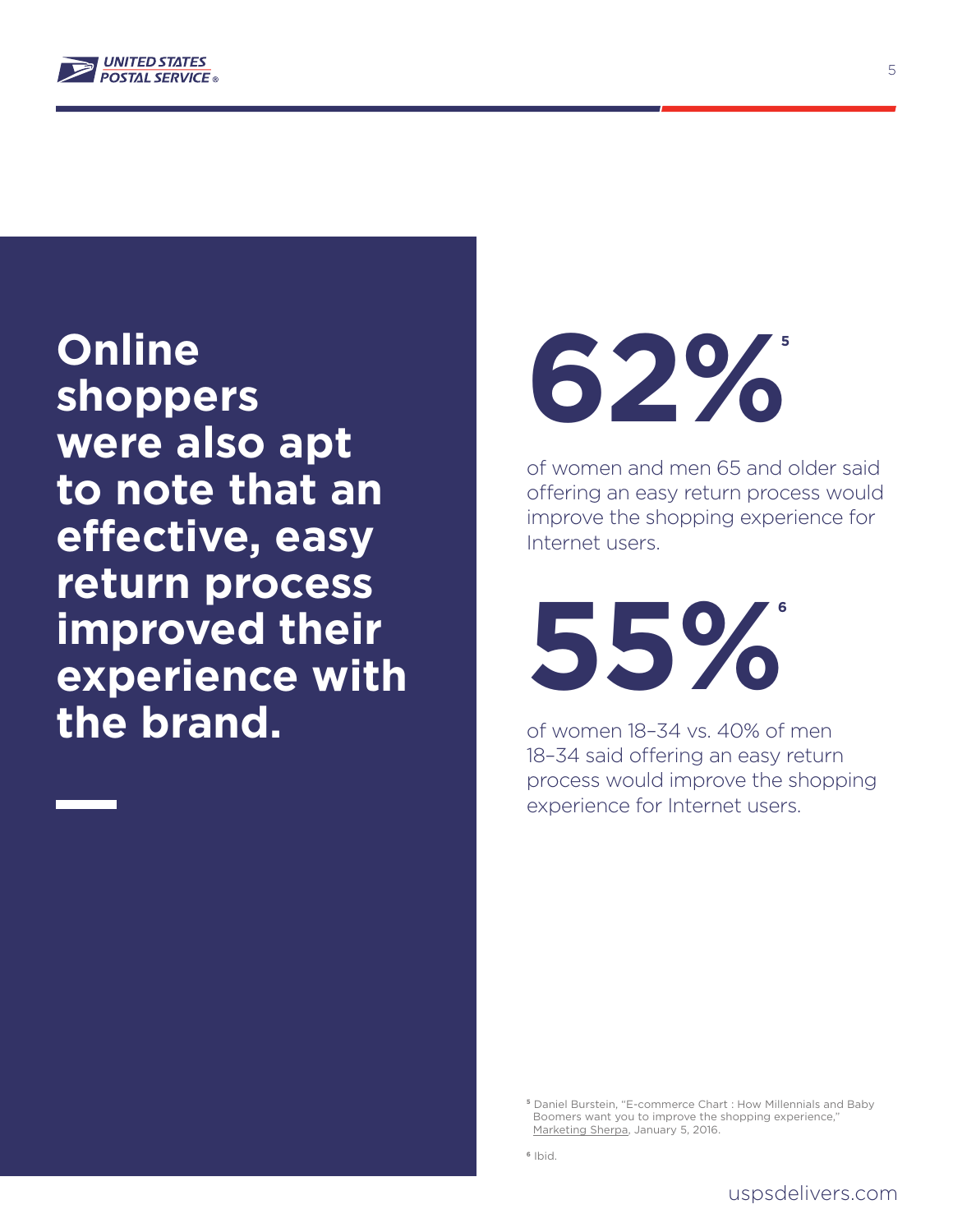

## **BEST PRACTICES FOR RETURNS**

Instituting an effective return policy is, of course, a balancing act. Make a policy too easy, and you risk increasing return rates. Make it too strict, and you risk losing customers. This is especially important for online retailers who typically deal with high return rates.

<sup>I</sup>**The return rate for apparel purchased online is 20%, for more expensive items it jumps up to 50%. 7**

**To establish a balance, it's important to know what aspects of a return policy can be made more or less strict. Consider the following:** 

- How much time you'll give customers to make returns, whether 30 days, 60 days, etc.
- What guidelines you'll enforce to accept a return, whether opened packaging is okay, light wear, etc. Note: these may be different by product category.
- How you'll accept the returns, whether in-store, online, etc.
- How much of their return you'll refund back, whether 100%, 75%, etc. Note: some retailers choose different refund levels depending on the length of the return window.
- How you'll refund the dollar value of the return, whether store credit, credit card or cash.

**<sup>7</sup>** Allan Pulga, "How E-tailers Personalize Outfits to Customers' Taste,[" iQmetrix,](http://www.iqmetrix.com/blog/how-e-tailers-personalize-outfits-to-customers-taste) August 11, 2015.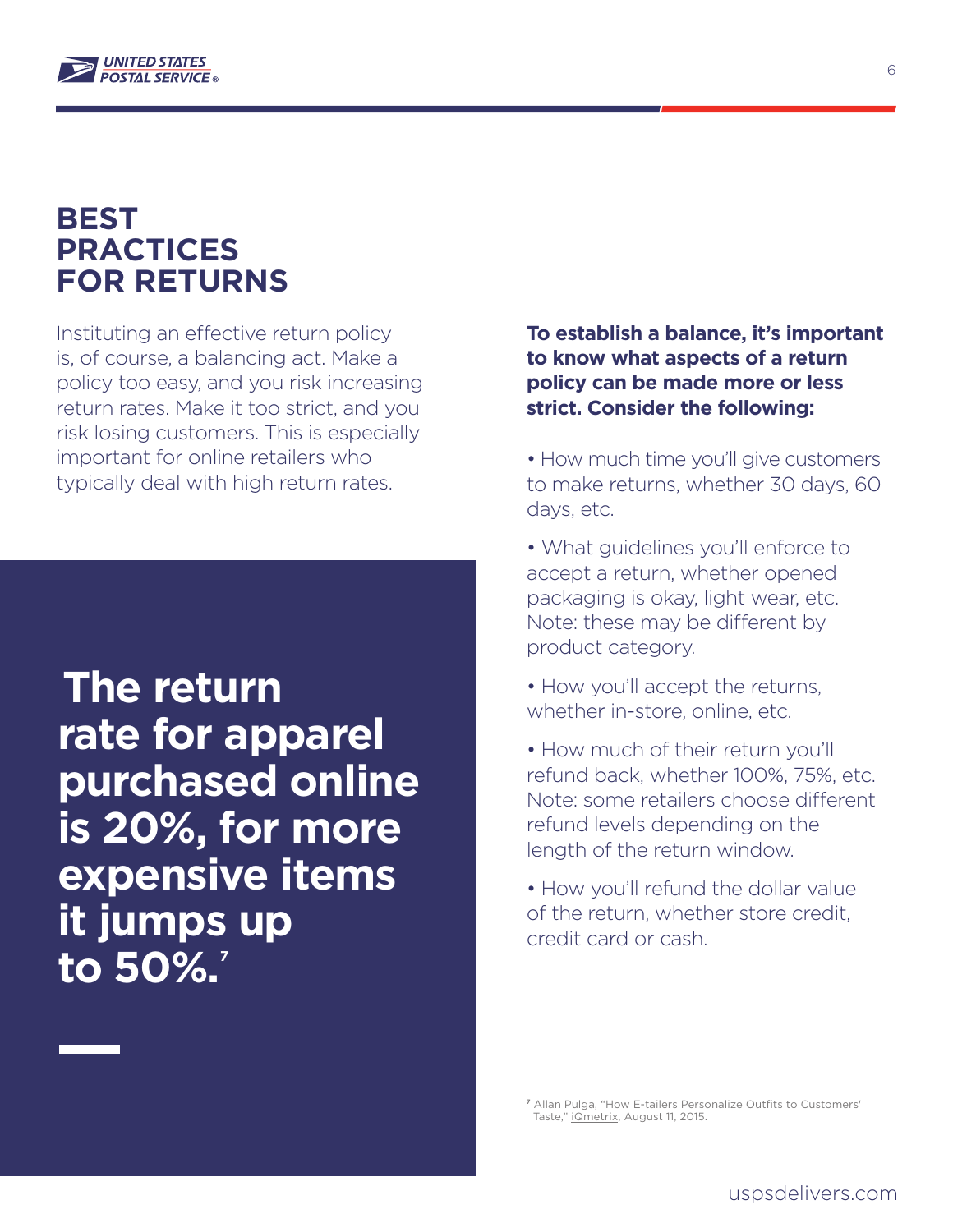

**According to Harvard Business Review, 20% return rates can be enough to wipe out a retailer's operating profit. 8**

**As a result, companies should be wary about creating too lenient a policy.** 

**<sup>8</sup>** Narayan Janakiraman, Holly Syrdal, Ryan E. Freling, "How to Design a Return Policy," [Harvard Business Review,](https://hbr.org/2016/08/how-to-design-a-return-policy) August 2, 2016 (Updated September 9, 2016).

**Here are a few things to consider when updating your process and policy:** 

## **Give customers more time to return products.**

 The more time they have with the product, the greater chance they will keep it.

#### **Limit how much money customers could get back as a refund. 2**

Give customers 100% of their money back for products returned in a short time period—30 days for example and less money back, say 75% for products returned in 120 days.

**3**

**1**

#### **Include a return label in shipments.**

 This makes a customer's shopping experience more convenient and will be interpreted as such.

**4**

## **Communicate the return policy clearly.**

 Be transparent about your policies across all channels. A welldefined, easy-to-access policy helps customer's decision-making process and their overall experience.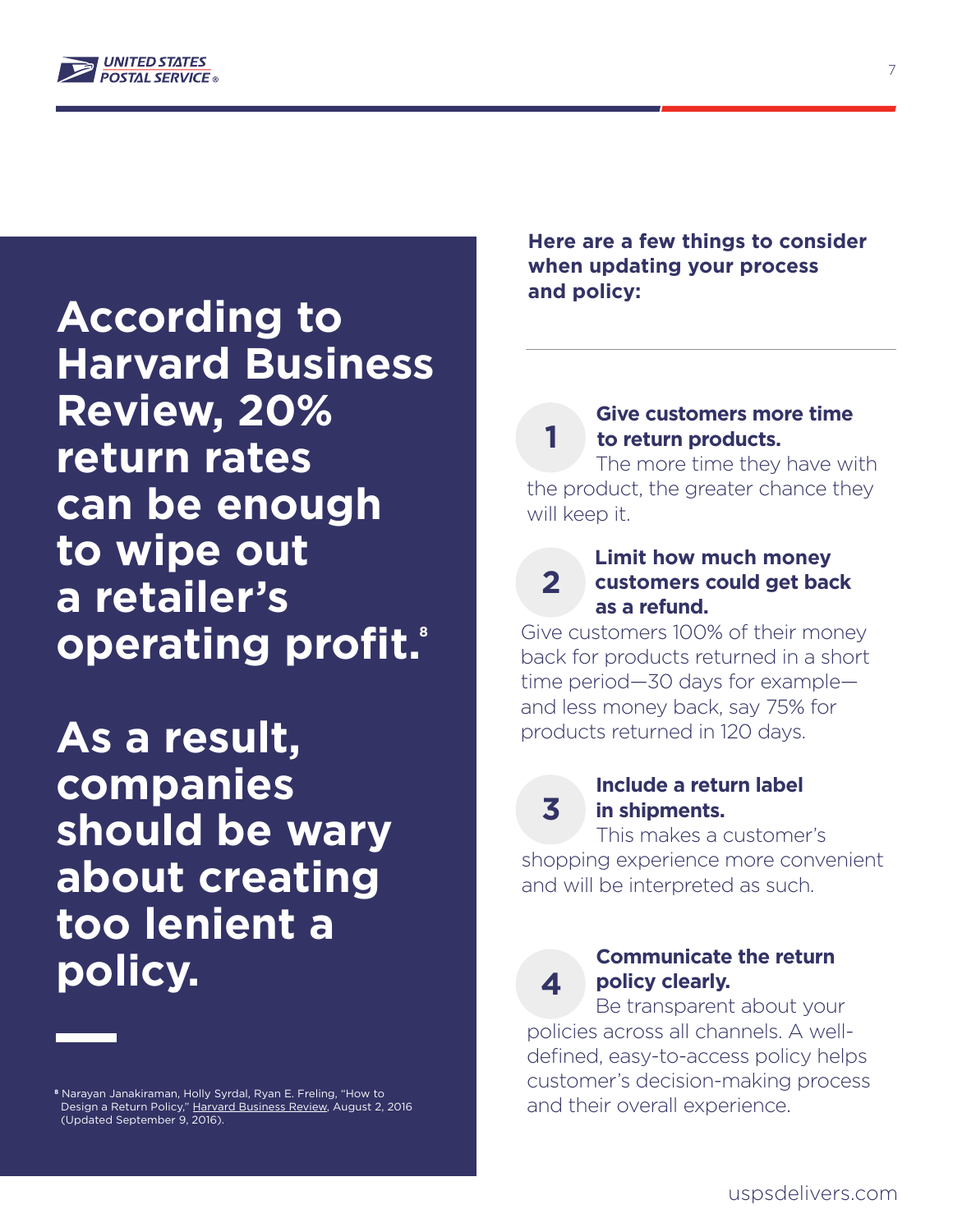

## **MAKING THE MOST OF RETURN DATA**

Once your return policy is updated and in place, data and analytics can offer great value to a growing business. Collecting valuable information provides insights on a product and process level. Here's why a return data collection process can help your business grow:

## **Short-Term Benefits**

#### **Solve customer satisfaction issues.**

For example, if a product is grossly different from its description. Having that information can help you update the description to prevent future issues.

#### **Address warehouse malfunctions.**

If you're finding products are being incorrectly picked, packed and shipped, having this information can help you reorganize your warehouse properly.

## **Long-Term Benefits**

#### **Inform future orders.**

Knowing what products are returned most frequently and why will help you make better stocking decision, giving you information about what fabrics, styles to order and more.

#### **Improve manufacturer and vendor quality control (QC).**

If products are being sent back because of poor quality or imperfections, this can help you work with your vendors to improve their QC processes or find better vendors for your business.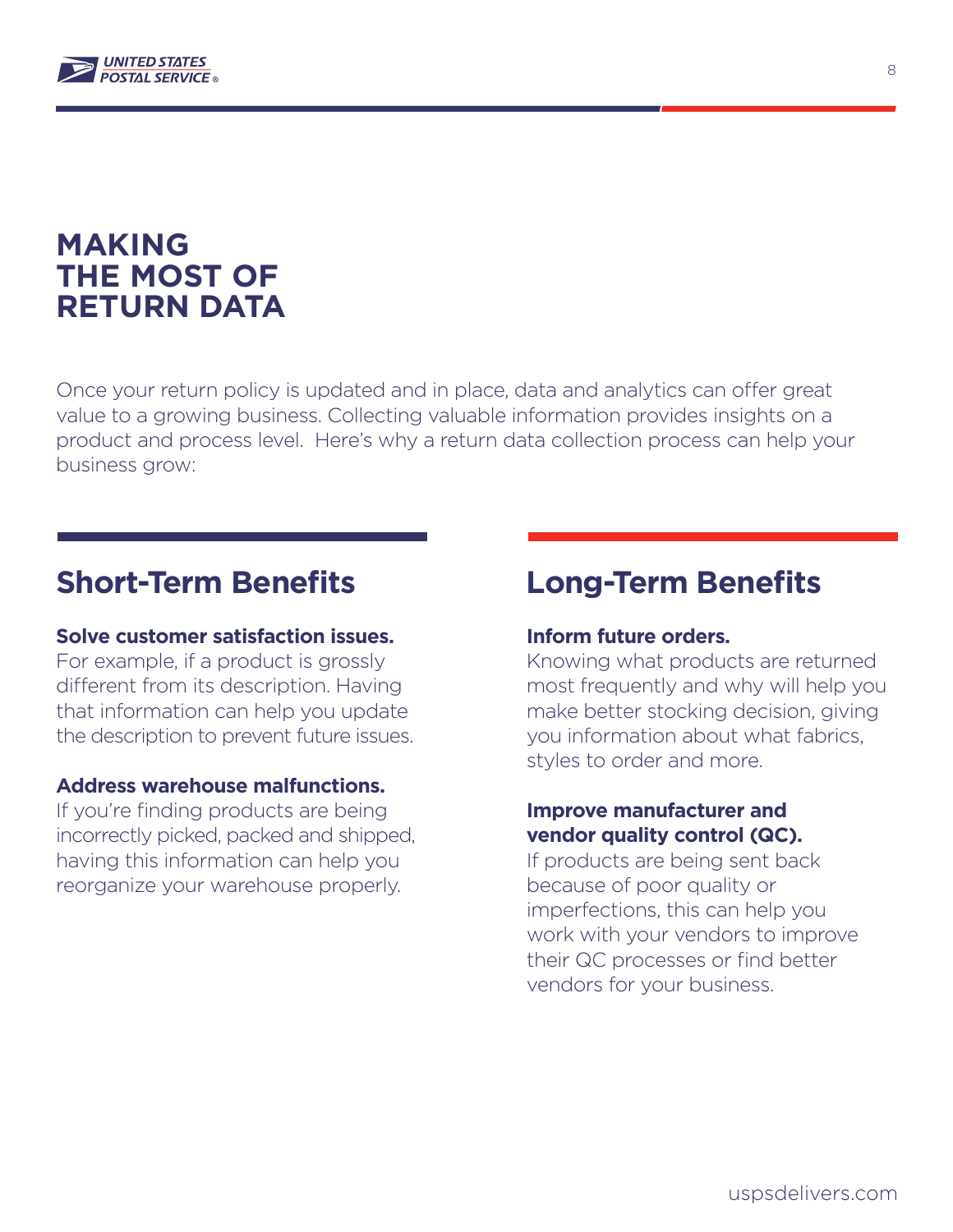

## **CREATING A RETURN DATA PROCESS**

**Gathering gigabytes of data isn't enough to ensure valuable insights. It's also important to manage your process well.**

**Here are a few points to keep in mind:** 

 **Create a return survey to capture customer's reasoning.** Give customers a rubric for return reasoning and leave a space for comments. The more information they **1**

can give, the more you can leverage.

 **Consider creating a Return Merchandise Authorization (RMA) to add a human element to the return process. 2**

An RMA allows customers to request approval for returns—online or over the phone, and is another opportunity to collect return information.

> **Clearly define the data you want to be gathering.**

**3**

 Whether you're looking at return surveys or in-depth return analytics reports, it's important to establish exactly what data you want to gather.

### **Do routine quality checks of the data you collect to ensure it's complete and accurate. 4**

You don't want to make business decisions off the wrong information.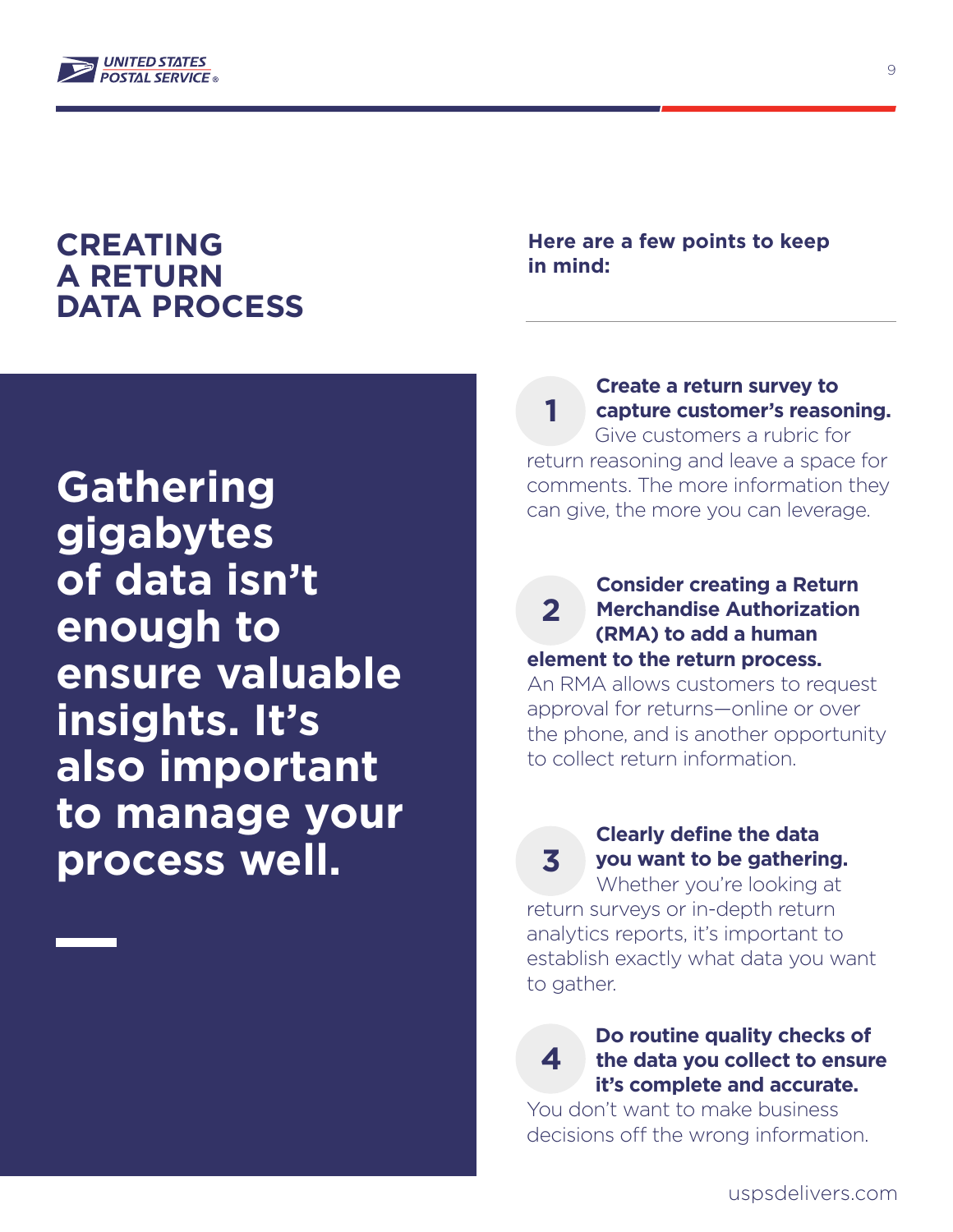

## **THE USPS® OFFERS EFFECTIVE AND ADAPTABLE RETURN SERVICES**

**At the USPS**, we understand the importance of returns to your business and your customers. We can support a comprehensive and flexible return process, making it easier and more efficient for you to provide a positive and consistent customer experience.

#### **Offer your shoppers convenience, visibility, and value.**

We provide multiple return options that can align with your strategic return needs and goals. We can help simplify the return process so you have more time to devote to building your business.

# **Our services include:**

**Free Package Pickup six days a week 9**

**Convenient drop-off at a local Post Office or neighborhood collection box 10**

**Prepaid return labels printed from your site utilizing the USPS Web Tools API** 

**No surcharges for fuel for any residential or rural area delivery**



<sup>9</sup> For more information visit:<faq.usps.com/?articleId=220817>

**<sup>10</sup>** Restrictions apply. Packages over 13 ounces must be tendered at Post Office locations.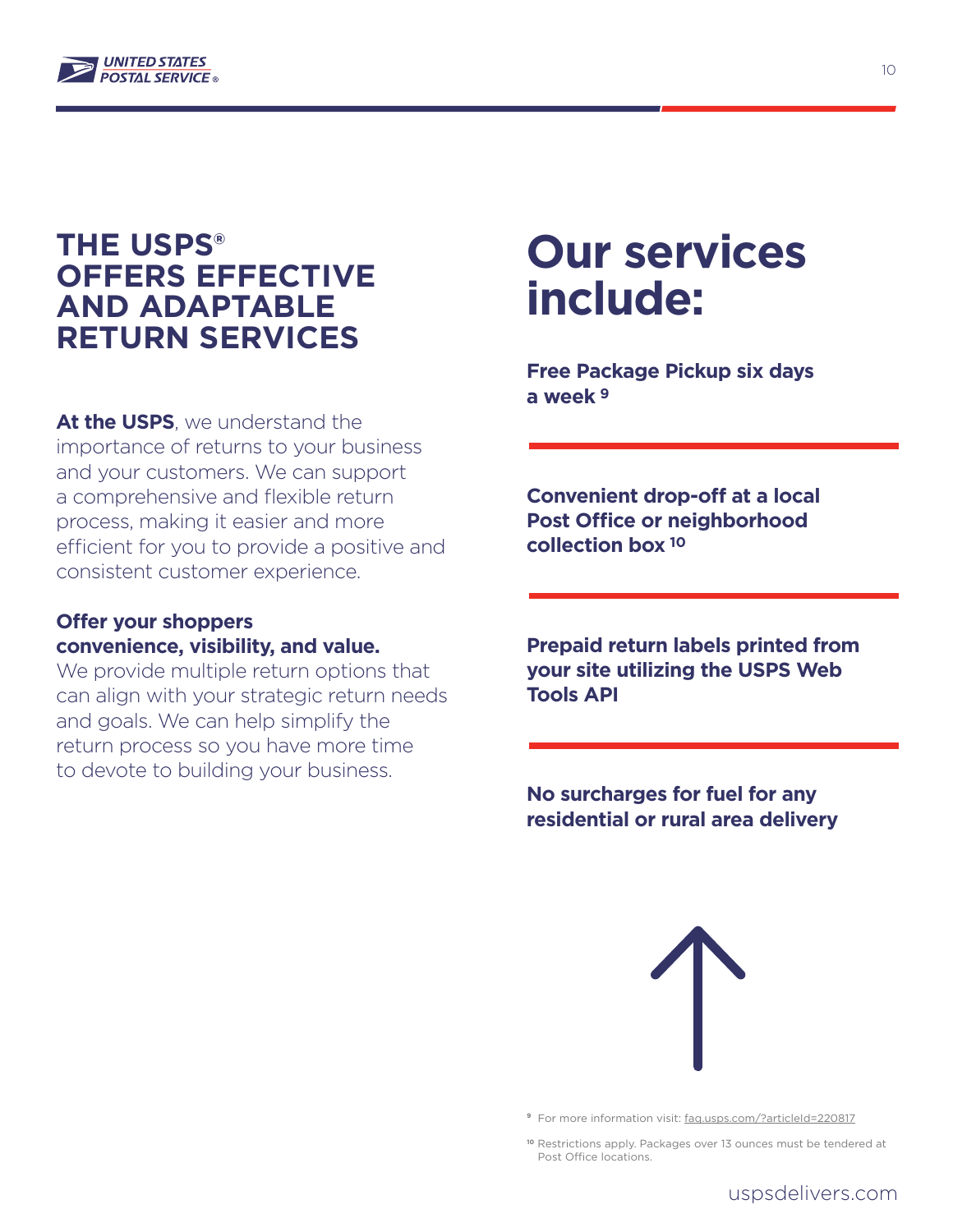

## **IN CONCLUSION**

**With a few careful changes, a return process can become a business advantage. Listen to your customers' return needs, communicate your policies clearly and gather data to inform your most important reverse logistics decisions. Then watch your business grow.**